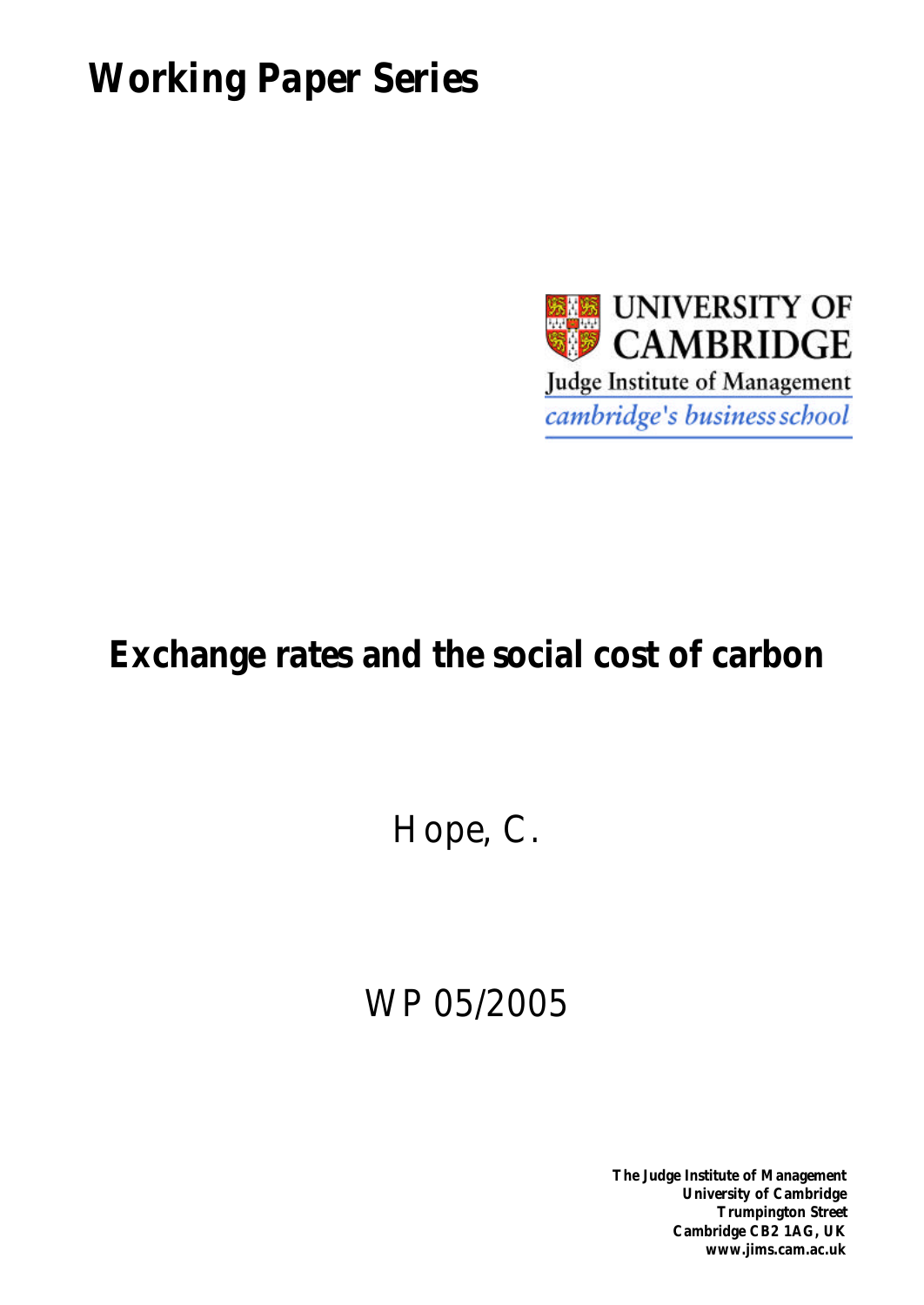These papers are produced by the Judge Institute of Management, University of Cambridge.

The papers are circulated for discussion purposes only. Their contents should be considered preliminary and are not to be quoted without the authors' permission.

# Exchange rates and the social cost of carbon

Hope, C.

# WP 05/2005

Chris Hope Judge Institute of Management University of Cambridge Email: c.hope@jims.cam.ac.uk

Please address enquiries about the series to:

Research Support Manager Judge Institute of Management Trumpington Street Cambridge CB2 1AG, UK Tel: 01223 760546 Fax: 01223 339701 E-mail: research-support@jims.cam.ac.uk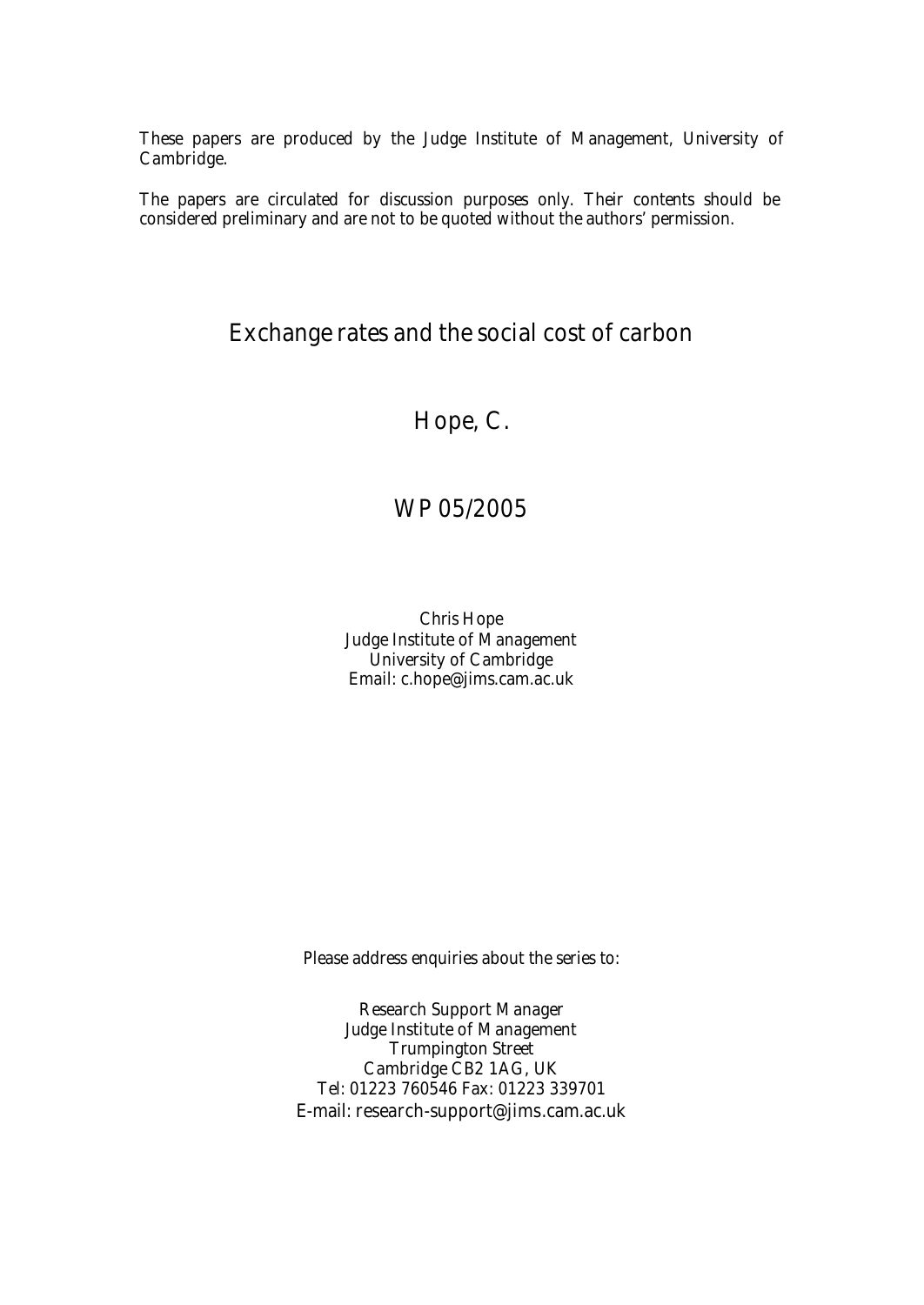#### **Exchange rates and the social cost of carbon**

Chris Hope Judge Institute of Management University of Cambridge chris.hope@jims.cam.ac.uk

July 2005

## **Abstract**

The Intergovernmental Panel on Climate Change (IPCC) has been criticised for using market exchange rates rather than purchasing power parity (PPP) exchange rates in its scenarios of future greenhouse gas emissions. PAGE2002, an integrated assessment model of climate change is used to show that neither the changes in regional GDP, nor the changes in emissions that might result, have any significant effect upon the social cost of carbon. The choice of market or PPP exchange rates is irrelevant for policy decisions on climate change that we need to take today.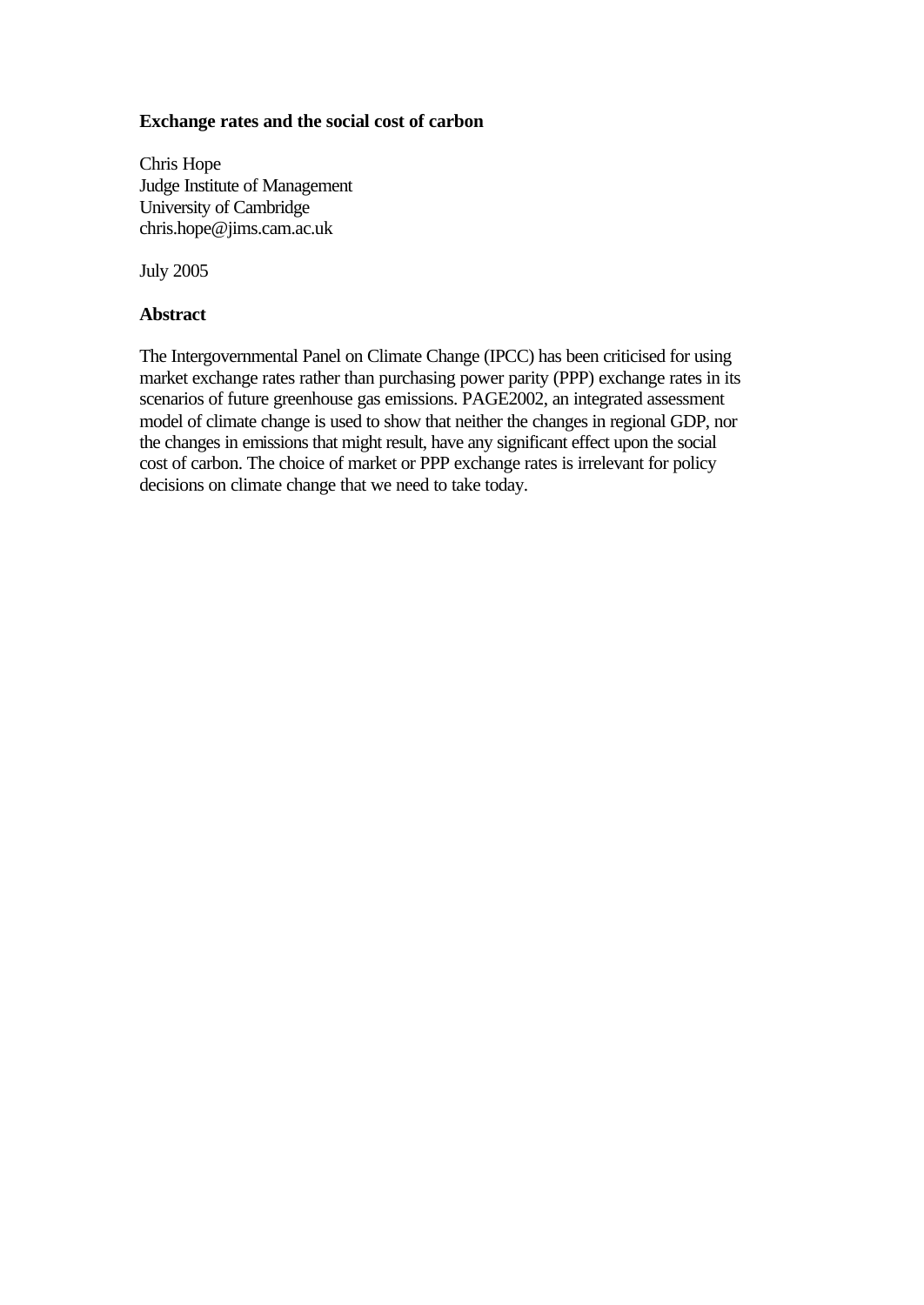#### **Introduction**

The social cost of carbon is the increase in future damage, discounted to the present day, that occurs if current emissions of carbon dioxide are increased by 3.75 tonnes. An increase of 3.75 tonnes of CO2 emissions involves emitting an extra tonne of carbon, hence the name, although it must always be remembered that any values quoted only apply if the carbon is emitted as CO2, not in any other form.

Several papers have investigated the social cost of carbon recently (Eyre et al, 1999: Tol, 1999; Clarkson and Deyes, 2002). An Integrated Assessment Model (IAM) of climate change (Hope, 2005a) and a scenario of future greenhouse gas emissions are required to make the necessary calculations.

The Intergovernmental Panel on Climate Change (IPCC) has produced a family of six illustrative scenarios in its Special Report on Emission Scenarios (SRES) (Nakicenovic & Swart, eds, 2000). One of these, Scenario A2, represents a very heterogeneous world, with an underlying theme of self-reliance and preservation of local identities (IPCC, 2001b, p63). As with all the IPCC illustrative scenarios, it assumes no active intervention to control emissions.

The IPCC has been criticised for using market exchange rates to convert base year and projected GDP to \$US in its SRES scenarios including the A2 scenario (Castles and Henderson, 2002). The Economist has claimed that the use of market exchange rates rather than purchasing power parity (PPP) rates

'leads them to overstate the initial gaps in average incomes between rich and poor countries—because prices tend to be much lower in poor countries. Those gaps are in turn crucial for the IPCC's projections, because the method used in the scenarios assumes not only that the rich countries will continue to get richer but also, in most of the 40 scenarios considered, that the greater part of the (overstated) initial gaps between rich and poor will be closed by the end of the century.

The combination of overstated gaps and of built-in assumptions about the extent of convergence in the average incomes of rich and poor countries yields projections of GDP for developing regions which are improbably high.' (Economist, 2003).

This critique has in turn been criticised for not allowing that emission intensities will change if PPP rates instead of market exchange rates are used, so that the effect upon emission projections may not actually be large (Alfsen et al, 2003).

So there are two issues to be explored:

Is the social cost of carbon affected if the level and growth rates of GDP have been projected using market exchange rates rather than PPP ones?

Is the social cost of carbon affected if the emissions of CO2 from a scenario have been over-estimated because projections have used market exchange rates rather than PPP ones?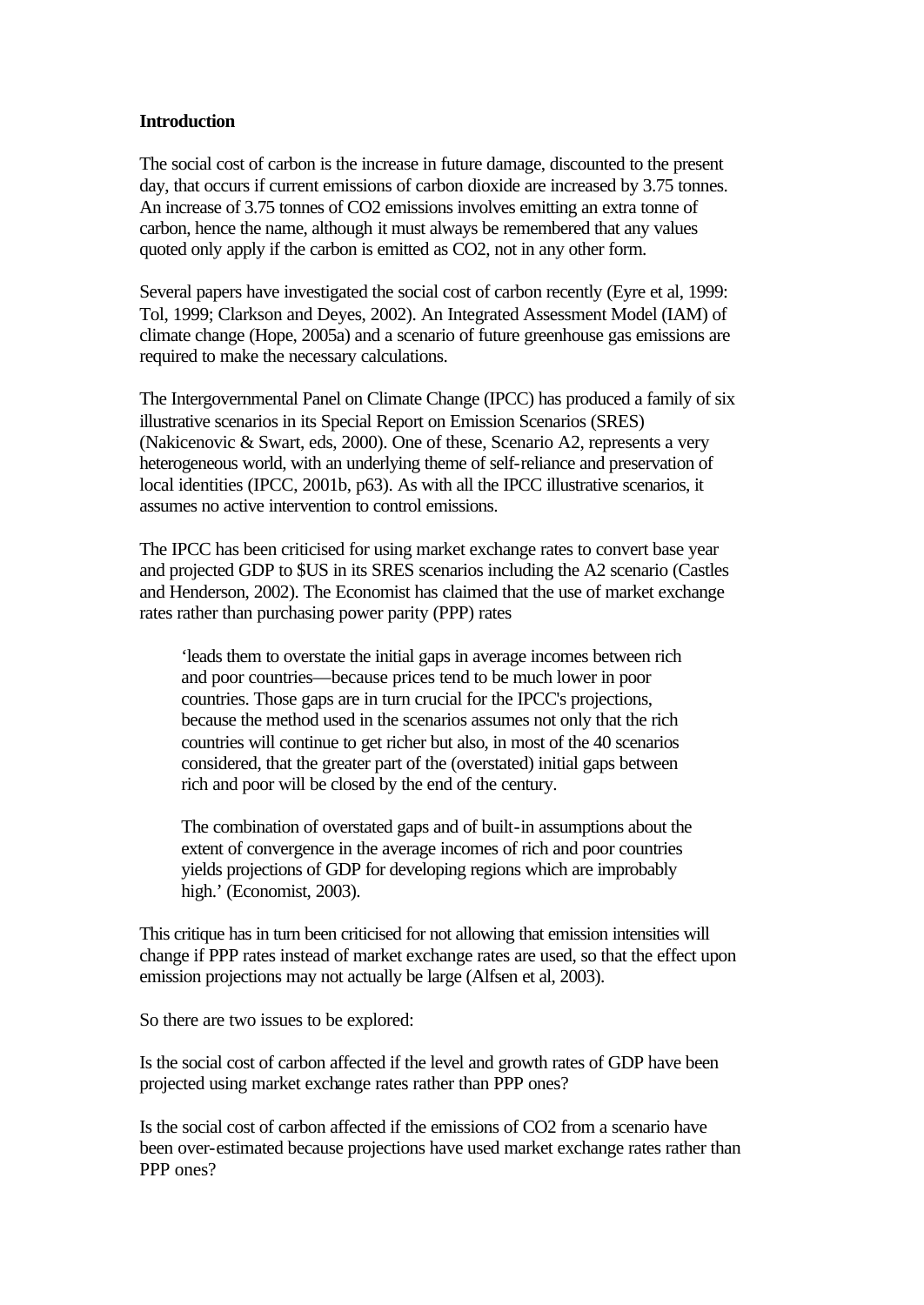## **The PAGE2002 integrated assessment model**

PAGE2002 is an updated version of the PAGE95 integrated assessment model (Plambeck, Hope and Anderson, 1997, Plambeck and Hope, 1995 and Plambeck and Hope, 1996). The main structural changes in PAGE2002 are the introduction of a third greenhouse gas and the incorporation of possible future large-scale discontinuities into the impact calculations of the model (IPCC, 2001a, p5). Default parameter values have also been updated to reflect changes since the IPCC Second Assessment Report in 1995.

PAGE2002 contains equations that model:

\* Emissions of the primary greenhouse gases, CO2 and methane, and a third gas, SF6 in this investigation. PAGE2002 models other greenhouse gases such as  $N_2O$ and (H)CFCs as a time-varying addition to background radiative forcing.

The greenhouse effect. Anthropogenic emissions of greenhouse gases exceed the rate of removal by chemical and biological processes and accumulate in the atmosphere. The greenhouse gases trap heat in the atmosphere so that less of the incoming solar radiation is re-radiated to space. This increases radiative forcing, the net flux of energy to Earth. The Earth's temperature rises very slowly as excess heat is transferred from the atmosphere to land and ocean.

\* Cooling from sulphate aerosols. Sulphate aerosols result from fossil fuel combustion and are commonly known as the cause of acid rain. They also backscatter incoming solar radiation and interfere with cloud formation, producing a direct and indirect reduction in radiative forcing. This counteracts the greenhouse effect.

\* Regional temperature effects. Unlike greenhouse gases which remain in the atmosphere for decades and are globally mixed, sulphate aerosols have a very short atmospheric lifetime (about 6 days) and so tend to remain in the source region. Therefore sulphate aerosol cooling is a regional phenomenon. For the eight world regions in PAGE2002, temperature rise is computed from the difference between global warming and regional sulphate aerosol cooling. Sulphate cooling is greatest in the more industrialised regions, and tends to decrease over time due to sulphur controls to prevent acid rain and negative health effects.

\* Nonlinearity and transience in the damage caused by global warming. Climatic change impacts in each analysis year are a polynomial function of the regional temperature increase in that year above a time-varying tolerable level of temperature change,  $(T - T_{tol})^n$ , where n is an uncertain input parameter. If the temperature rises beyond another threshold, there is a chance that a large-scale climate discontinuity will occur with very serious effects; the more the temperature rises beyond the threshold, the larger the chance of the discontinuity occurring.

Regional economic growth. Impacts are evaluated in terms of an annual percentage loss of GDP in each region, for a maximum of two sectors- in this application defined as economic impacts and non-economic (environmental and social) impacts.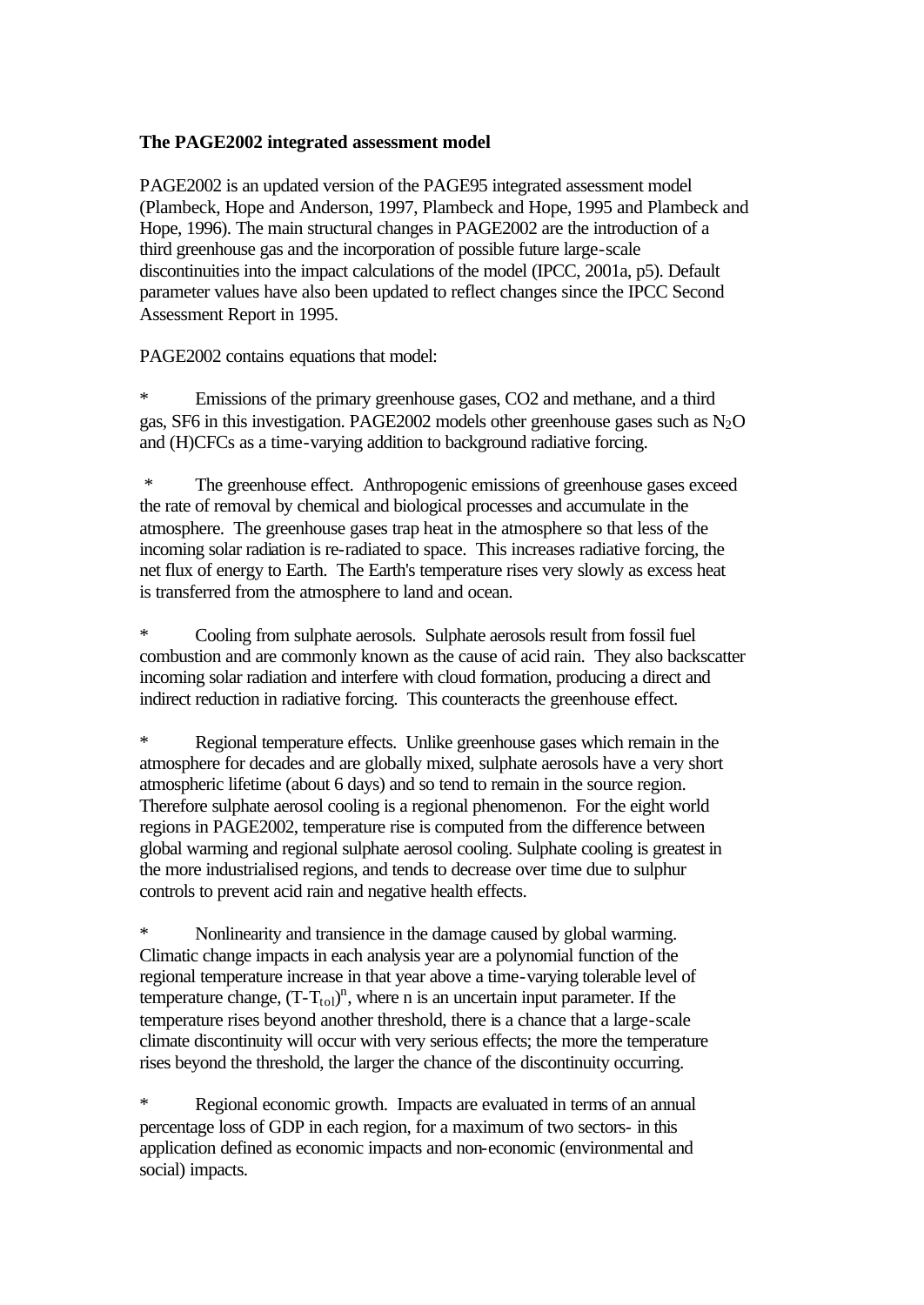Adaptation to climate change. Investment in adaptive measures (e.g. the building of sea walls; development of drought resistant crops) can increase the tolerable level of temperature change  $(T_{tol})$  before economic losses occur and also reduce the intensity of both noneconomic and economic impacts.

The PAGE2002 model uses relatively simple equations to capture complex climatic and economic phenomena. This is justified because the results approximate those of the most complex climate simulations, as shown below, and because all aspects of climate change are subject to profound uncertainty. To express the model results in terms of a single 'best guess' could be dangerously misleading. Instead, a range of possible outcomes should inform policy. PAGE2002 builds up probability distributions of results by representing 31 key inputs to the marginal impact calculations by probability distributions, making the characterisation of uncertainty the central focus, as recommended by Morgan and Dowlatabadi (1996).

The full set of equations and default parameter values in PAGE2002 are given in Hope, forthcoming. Most parameter values are taken directly from the IPCC Third Assessment Report (IPCC, 2001a and b), and the model closely reproduces the concentration, forcing and climate results of the Scenario A2 from the IPCC Special Report on Emission Scenarios (SRES) (Nakicenovic & Swart, 2000; Hope, forthcoming).

#### **Social cost of carbon calculations**

In this investigation, PAGE2002 is run with global emissions of greenhouse gases from Scenario A2 of the IPCC (IPCC, 2001b, p64). This scenario is chosen because it was one of two investigated in sufficient depth in the IPCC's Third Assessment Report to allow detailed comparisons with the PAGE2002 results (IPCC, 2001b, p531). Because the model continues to calculate impacts to 2200, emissions are assumed to remain constant after 2100, the end point of the A2 scenario.

The agreement between the PAGE2002 mean global mean temperature results and the IPCC reference results for scenario A2 is excellent – within 0.1 degC for all years up to the end of the IPCC's calculations in 2100 (Hope, forthcoming).

Using market exchange rates, the gross world product is \$31.8 trillion in 2000 (IMF, 2000). Scenario A2 gives the regional breakdown in 1990 and 2020 for the four regions of OECD, EFSU, Asia and RoW. Assuming the breakdown in 2000 is onethird of the way between the 1990 and 2020 values, and that the breakdown inside the four regions is the same as when measured in PPP rates, the base year GDP at market exchange rates for the eight PAGE2002 regions can be estimated.

### *Equity weights*

Clarkson and Deyes, 2002, justify equity weighting as follows:

'The effect of equity weighting is that it allows welfare equivalents to be compared since a dollar to a poor man is worth more than a dollar to a rich man. Therefore, it accounts for the fact that if a poor person were to be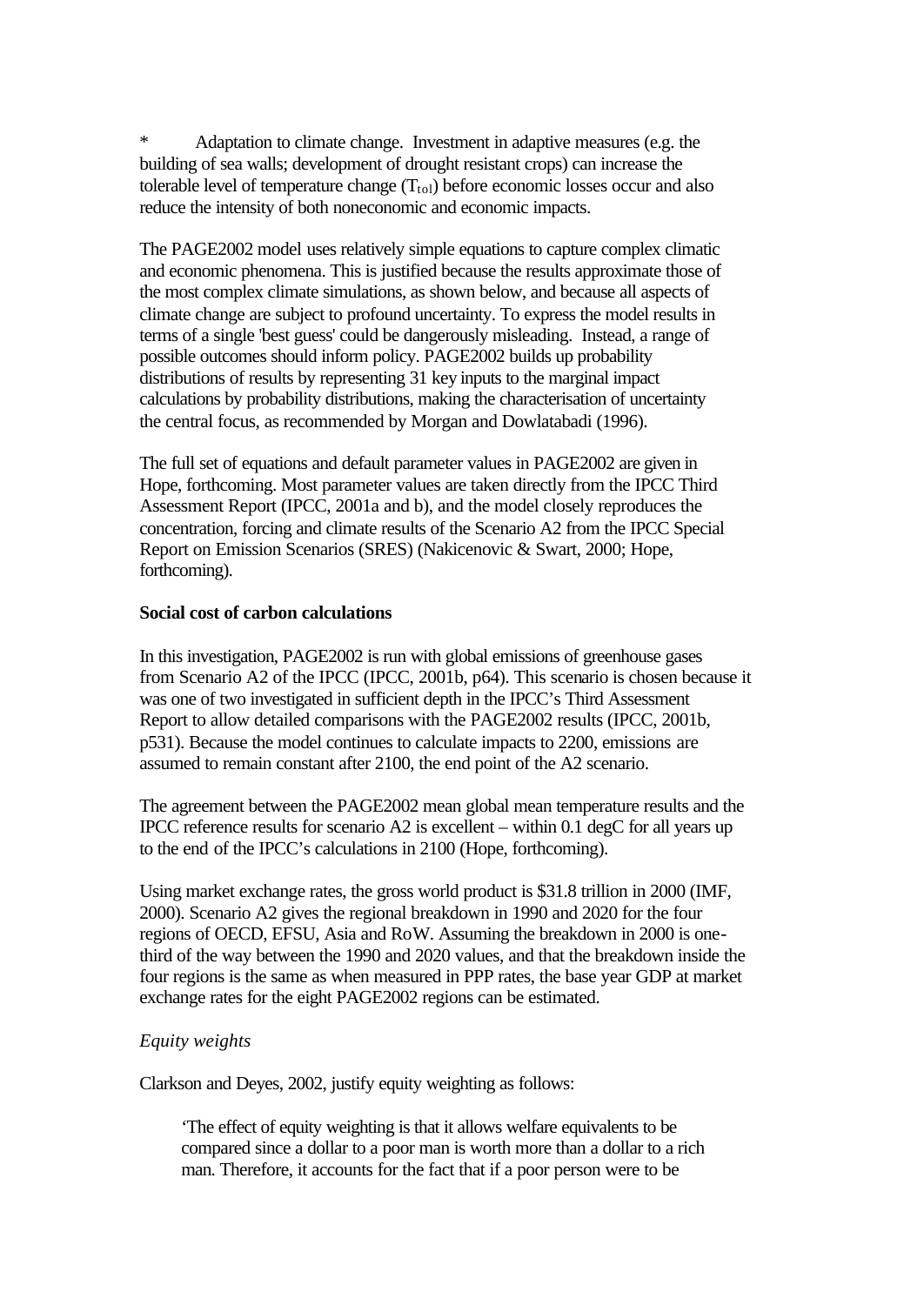given an amount of money, then he/she would value that money far more than if it were given to a person who already was very rich.' (Clarkson and Deyes, 2002, box 1)

The exact form used in the Eyre et al (1999) study, on which Clarkson and Deyes is based, is to multiply the impacts in a region by

# $(Y<sub>world</sub>/Y<sub>region</sub>)$  -elasticity

where Y is the GDP per capita and 'elasticity' is the elasticity of marginal utility with respect to income, taken to have a value of -1. The effect is to increase the impacts in poor regions of the world, and reduce the impacts in rich regions; since most climate change impacts are expected to occur in poor regions of the world, the overall effect of using equity weights is to increase the impacts and thus the social cost of carbon.

The standard form of the PAGE2002 model does not include equity weights, but it is a relatively simple matter to introduce them in the form shown here, and table 1 shows the resulting social cost of carbon, with no discontinuities and a constant SRTP of 3% per year. The social cost is shown for two values of the marginal elasticity of utility with respect to income, a value of –1 as used in Clarkson and Deyes, and a value of –0.5 which takes into account the criticisms in Pearce, 2001, as well as for no equity weighting.

#### **Table 1 The social cost of carbon with equity weights and market exchange rates**

| No discontinuities, 3% SRTP           |    |      | \$(2000)/tC |
|---------------------------------------|----|------|-------------|
|                                       | 5% | mean | 95%         |
| Elasticity = $-1$                     | 10 | 43   | 124         |
| Elasticity = $-0.5$                   | 8  | 35   | 104         |
| No equity weights (elasticity = $0$ ) | 8  | 31   | 92          |
| Source: PAGE2002 V1.4e                |    |      |             |

The mean social cost of carbon for an elasticity of  $-1$  is \$43 per tonne. This is lower than the central value of £70 per tonne proposed by Clarkson and Deyes (2002), but in line with other estimates such as Tol (1999).

Clarkson and Deyes (2002) claimed that equity weighting gives marginal damage at least a factor of two higher than if regional damages are not equity weighted. This is not borne out by the PAGE2002 results, which show equity weighting increasing the social cost of carbon by only about one third.

Table 2 shows the equity weights in 2000 and 2100 for an elasticity of -1. They imply that in 2000, a dollar's worth of impacts in India and South Asia should be weighted 34 times as highly as a dollar's worth of impacts in the United States or 'other OECD'.

By 2100, the range of equity weights reduces considerably; impacts in India and South Asia are now weighted 6.5 times as highly as in the United States, and 13 times as highly as in 'other OECD'. As the main contribution to the social cost of carbon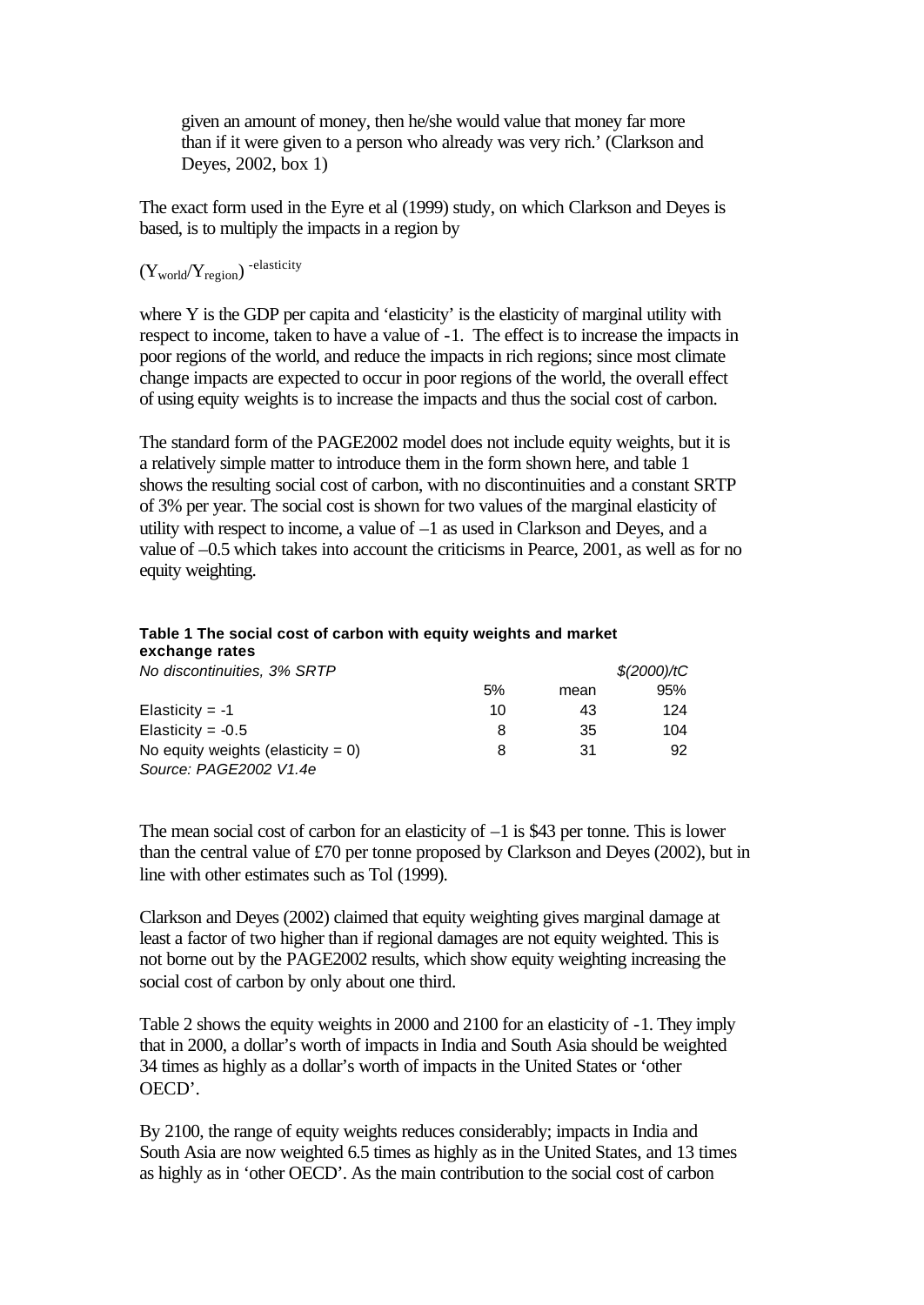comes from impacts in the latter half of the century, this is the main reason that equity weighting does not have a greater effect.

| Table 2 Lyully Weights by year with market exchange rates |      |      |
|-----------------------------------------------------------|------|------|
| $E$ lasticity = -1                                        | 2000 | 2100 |
| European Union                                            | 0.3  | 0.3  |
| Eastern Europe and former Soviet Union                    | 2.2  | 0.9  |
| <b>United States</b>                                      | 0.2  | 0.4  |
| China and centrally planned Asia                          | 3.9  | 1.6  |
| India and South Asia                                      | 6.8  | 2.6  |
| Africa and Middle East                                    | 2.0  | 1.3  |
| Latin America                                             | 1.1  | 0.6  |
| Other OECD                                                | 0.2  | 0.2  |
| Mean                                                      | 1.0  | 1.0  |
| Source: A2 scenario in PAGE2002 V1.4e                     |      |      |

#### **Table 2 Equity weights by year with market exchange rates**

#### **PPP rather than market exchange rates**

If Castles and Henderson (2002) are right, what is really required is to use the base year PPP rate regional GDPs that are already in PAGE2002 with a version of scenario A2 whose GDP growth rates have been converted from market exchange rates to PPP rates. This is what is done in table 3 (the details of the adjustment to scenario A2 are shown in the appendix).

The social costs of carbon that result are slightly larger than the values in table 1 using market exchange rates. This is mainly because the year 2000 GDP in poor regions is higher using PPP exchange rates, giving a gross world product at \$43.8 trillion. But the difference between the market exchange rate GDP and the PPP GDP declines over time, until they are nearly equal in 2100. As the main contribution to the social cost of carbon comes from impacts in the latter half of the century, the differences in the social cost of carbon are small.

#### **Table 3 The social cost of carbon with equity weights and PPP exchange rates**

| No discontinuities, 3% SRTP           |    |      | \$(2000)/tC |
|---------------------------------------|----|------|-------------|
|                                       | 5% | mean | 95%         |
| Elasticity = $-1$                     | 10 | 46   | 118         |
| Elasticity = $-0.5$                   | 9  | 37   | 104         |
| No equity weights (elasticity = $0$ ) | 8  | 32   | 90          |
| Source: PAGE2002 V1.4e                |    |      |             |

Table 4 shows the equity weights. The year 2100 weights are the same as in table 2, since the way in which scenario A2 was adjusted preserved the ratios of other regions GDP to that of the US in 2100, but the weights for the poor regions in 2000 are now smaller, as their GDP per capita is larger when using PPP rates than when using market exchange rates.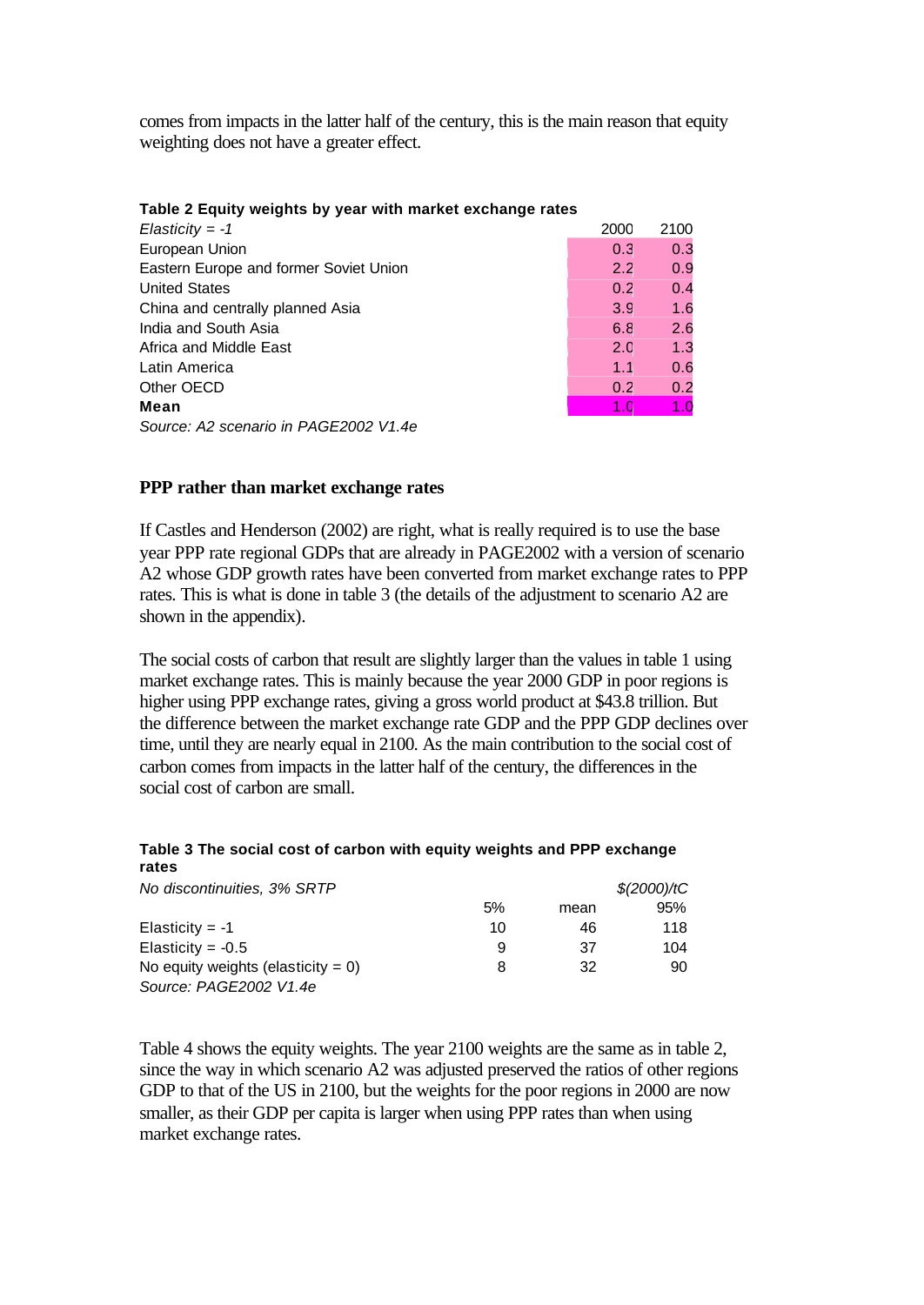| Table 4 Equity weights by year with PPP exchange rates |  |  |  |  |  |  |  |  |
|--------------------------------------------------------|--|--|--|--|--|--|--|--|
|--------------------------------------------------------|--|--|--|--|--|--|--|--|

| Elasticity $= -1$                      | 2000 | 2100 |
|----------------------------------------|------|------|
| European Union                         | 0.3  | 0.3  |
| Eastern Europe and former Soviet Union | 1.6  | 0.9  |
| <b>United States</b>                   | 0.2  | 0.4  |
| China and centrally planned Asia       | 1.7  | 1.6  |
| India and South Asia                   | 3.2  | 2.6  |
| Africa and Middle East                 | 1.9  | 1.3  |
| Latin America                          | 1.0  | 0.6  |
| Other OECD                             | 0.2  | 0.2  |
| Mean                                   | 1.0  | 1.0  |

*Source: adjusted A2 scenario in PAGE2002 V1.4e*

#### **Lower emissions**

How about the second criticism of Castles and Henderson, that the emissions from the SRES scenarios may have been overestimated? Even if we make an extreme assumption about the inaccuracy of scenario A2, namely that global emissions of CO2 in all future years are only half the values assumed in Scenario A2 from the SRES, the results from PAGE2002 show that today's social cost of carbon is essentially identical to the A2 value, with a mean value of \$45 and a  $5 - 95\%$  range of \$11 – 110 for a 3% SRTP and elasticity of –1.

This insensitivity of SCC to the emission path is rather counter-intuitive and is a strong argument for using an integrated assessment model, as neither a scientific nor an economic model would pick it up. It is caused by the interplay between the logarithmic relationship between forcing and concentration (which will tend to make one extra tonne under the lower concentrations of the 'half A2' scenario cause more damage), the non-linear relationship of damage to temperature (which will tend to make one extra tonne under the higher temperatures of the A2 scenario cause more damage), and discounting (which will tend to make early damage more costly than late damage) (Hope, 2005b).

It essentially means that any inaccuracy in the emissions of the SRES scenarios, even as extreme as an overestimation of emissions by a factor of two, is irrelevant for policy decisions that we need to take today.

So neither of the two issues identified at the start of this paper would seem to have a significant effect upon today's social cost of carbon. Certainly, any effect is greatly outweighed by our lack of knowledge of many of the variables associated with climate change, such as the climate sensitivity to a doubling of CO2 concentrations, or the shape of the impacts as a function of temperature rise. Figure 1 shows the major influences.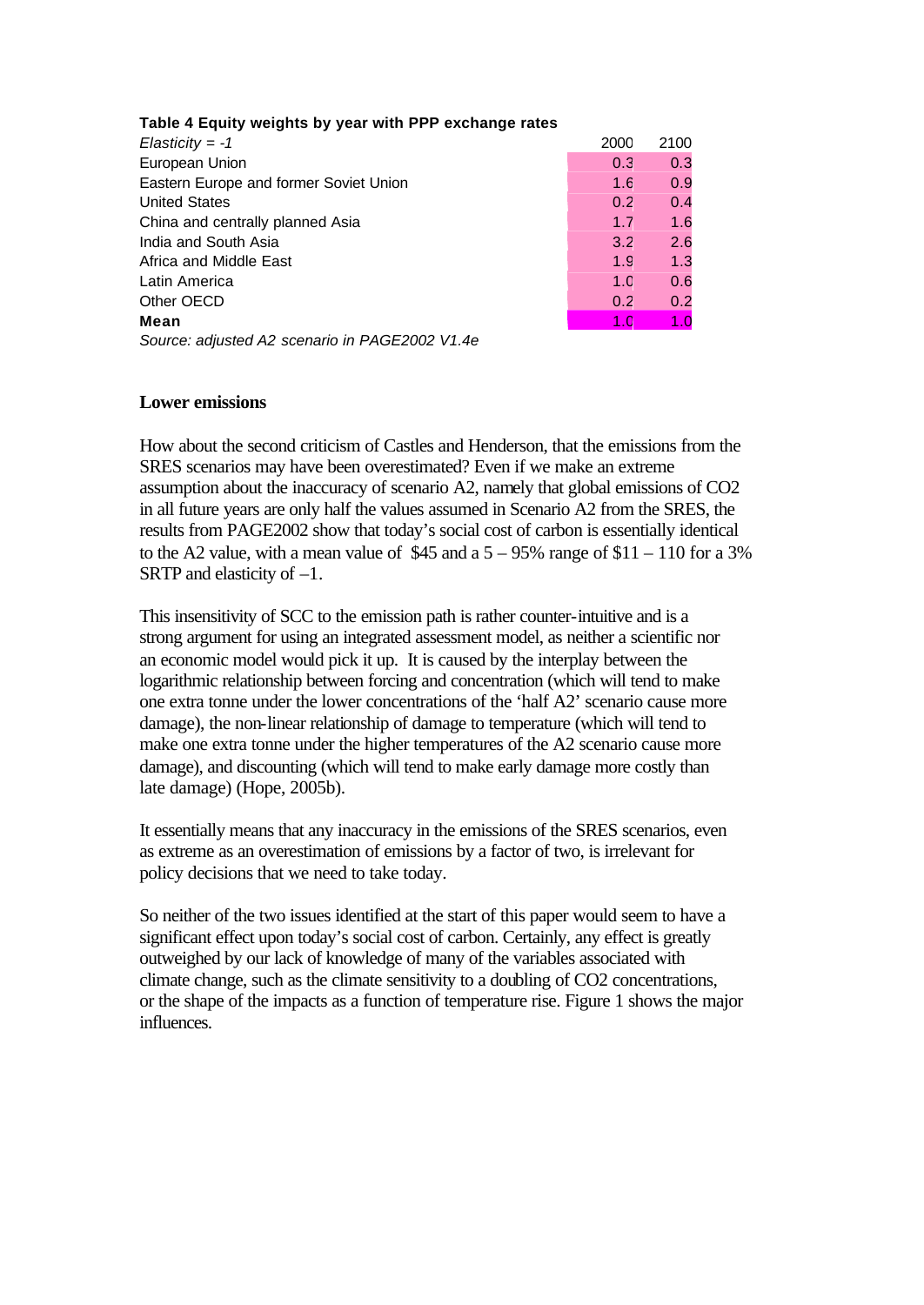

An example shows the changes to today's social cost of carbon that new scientific information can bring. Using the recent likelihood-weighted probability distribution for the climate sensitivity from Murphy et al (2004), with a mean value of 3.6 degC, and a 5-95% range of 2.4 to 5.4 degC, instead of the 1.5 to 5.0 degC range given by the IPCC (2001b), increases the mean value of the SCC with PPP exchange rates from \$46 to \$64 per tonne of carbon, with a 5-95% range of \$12 - 175.

## **Further work**

There are two further considerations**.** The results presented in this paper have been calculated using a single value for the SRTP, 3% per year. However, the SRTP can be derived from the pure rate of time preference, the per capita GDP growth rate, and the marginal elasticity of utility with respect to income, using the Ramsey rule:

 $SRTP = PTP + e^*g$ 

where PTP is the Pure Time Preference rate, e is the negative of the elasticity of marginal utility with respect to income, and g is the per capita GDP growth rate (Plambeck and Hope, 1996).

Now, if the per capita GDP growth rate changes because of the move to PPP exchange rates, this can have an effect on the discount rate, and so on the social cost of carbon.

Also, the elasticity used in the equity weighting formula is exactly the same parameter as is used in the derivation of the discount rate using the Ramsey rule, so it is not at all clear that we have the freedom to alter the elasticity value in the equity weighting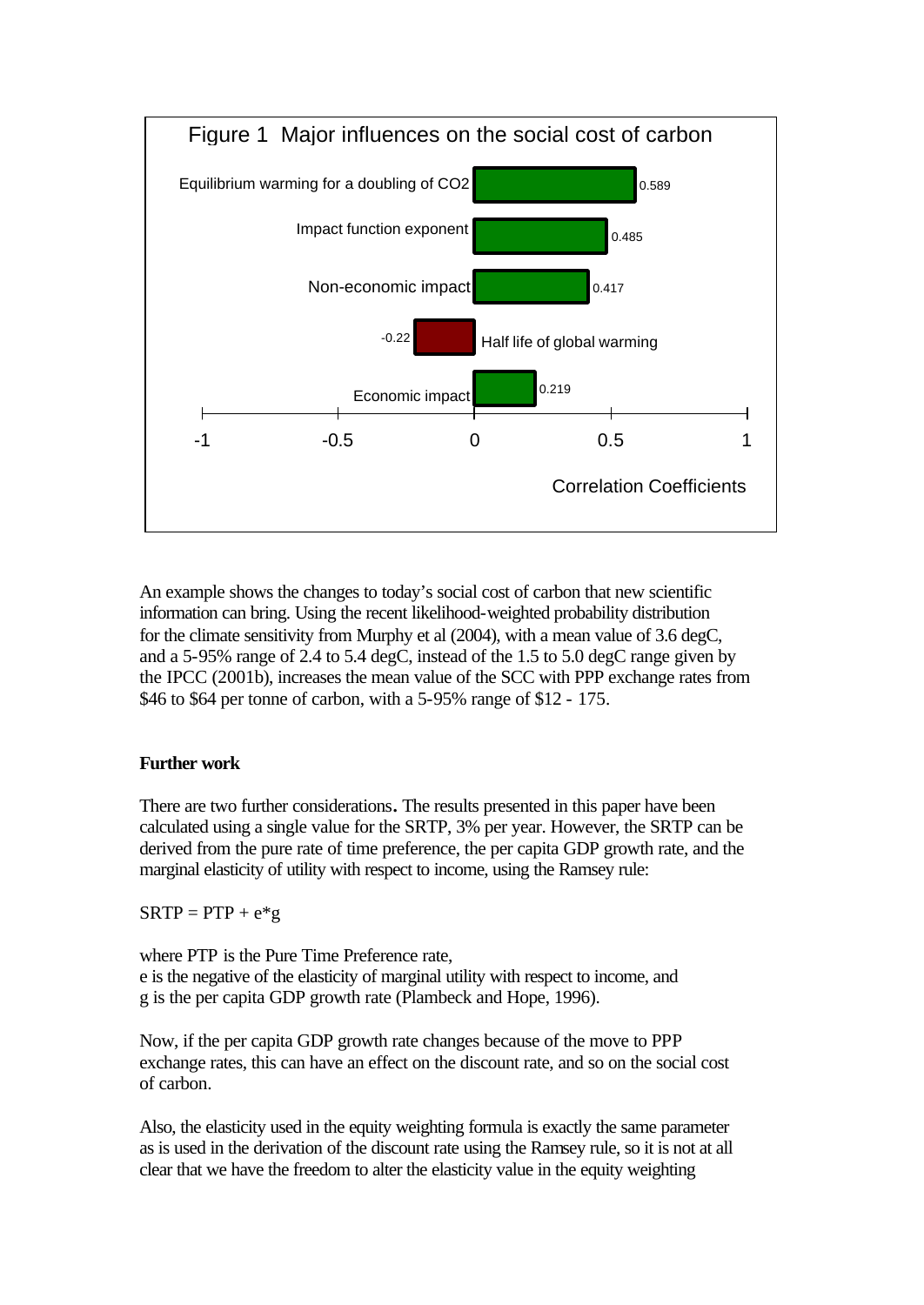formula while keeping a constant SRTP. A more consistent approach is to specify the PTP rate and elasticity that we wish to use, and derive consistent equity weights and SRTP values.

These two further considerations will be the subject of future investigations with PAGE2002.

## **Acknowledgement**

This research was funded by the GB Office of Gas and Electricity Markets.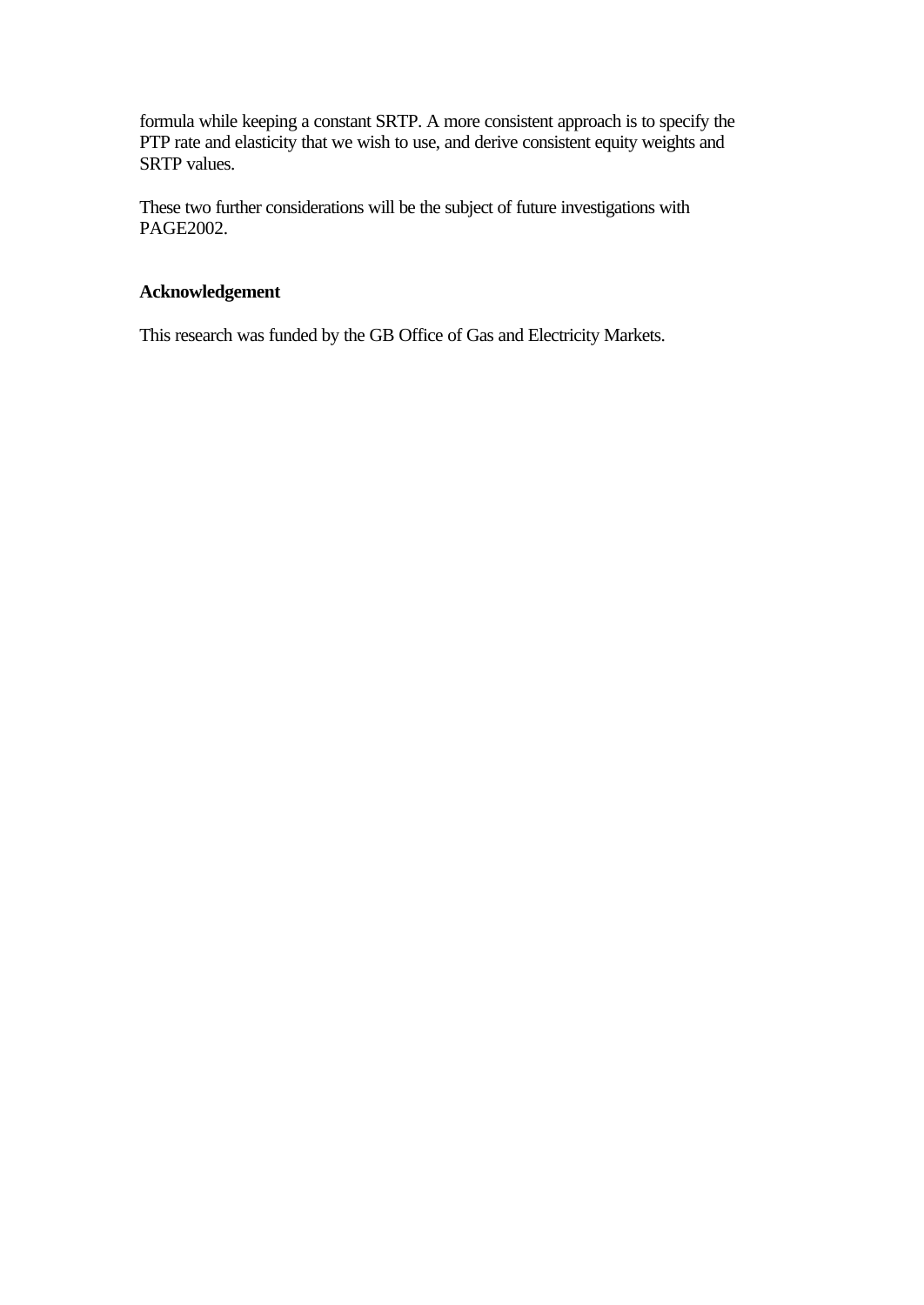#### **References**

Alfsen K H, Holtsmark B J, Romstad B, Rypdal K, 2003, Corrections to the SRES scenarios – what are the implications? Research Department, Statistics Norway, P.O.Box 8131 Dep., N-0033 Oslo, Norway, http://www.cicero.uio.no/div/Alfsen\_et\_al.pdf (accessed March 2004).

Castles I and Henderson D, 2002, letters to Dr Pachauri, IPCC Chairman, http://www.economist.com/media/text/efhpdoc1.pdf (accessed March 2004)

Clarkson R and Deyes K, 2002, Estimating the social cost of carbon emissions, Government Economic Service Working Paper 140, HM Treasury and Defra.

Economist, 2003, Hot Potato, 13 February 2003, http://www.economist.com/finance/PrinterFriendly.cfm?Story\_ID=1579333 (accessed March 2004).

Eyre N et al, 1999, Global warming damages, Final report of the ExternE global warming sub-task, DGXII, EC, Brussels.

Hope C, forthcoming, The marginal impact of CO2 from PAGE2002: An integrated assessment model incorporating the IPCC's five reasons for concern, *Integrated Assessment* (forthcoming).

Hope C, 2005a, Integrated Assessment Models, chapter 4 in Helm D (Ed), Climate Change Policy, Oxford University Press.

Hope C, 2005b, The social cost of carbon and its lack of variation across emission scenarios, submitted to *Nature*.

IMF, 2000, World Economic Outlook, September 2000, Statistical appendix, http://www.imf.org/external/pubs/ft/weo/2000/02/pdf/append.pdf (accessed March 2004).

IPCC, 2001a, *Climate change 2001, Impacts, Adaptation and Vulnerability*, Contribution of Working Group II to the Third Assessment Report of the Intergovernmental panel on Climate Change, Cambridge University Press.

IPCC, 2001b, *Climate change 2001, The Scientific Basis*, Contribution of Working Group I to the Third Assessment Report of the Intergovernmental panel on Climate Change, Cambridge University Press.

Morgan M G and Dowlatabadi H, 1996, 'Learning from integrated assessment of climate change', *Climatic Change, 34(3/4)*, 337-368.

Murphy J M et al, 2004, Quantification of modelling uncertainties in a large ensemble of climate change simulations , *Nature 430*, 768 - 772.

Nakicenovic N, Swart R, eds, 2000, *IPCC Special Report on Emissions Scenarios*, Cambridge, Cambridge University Press.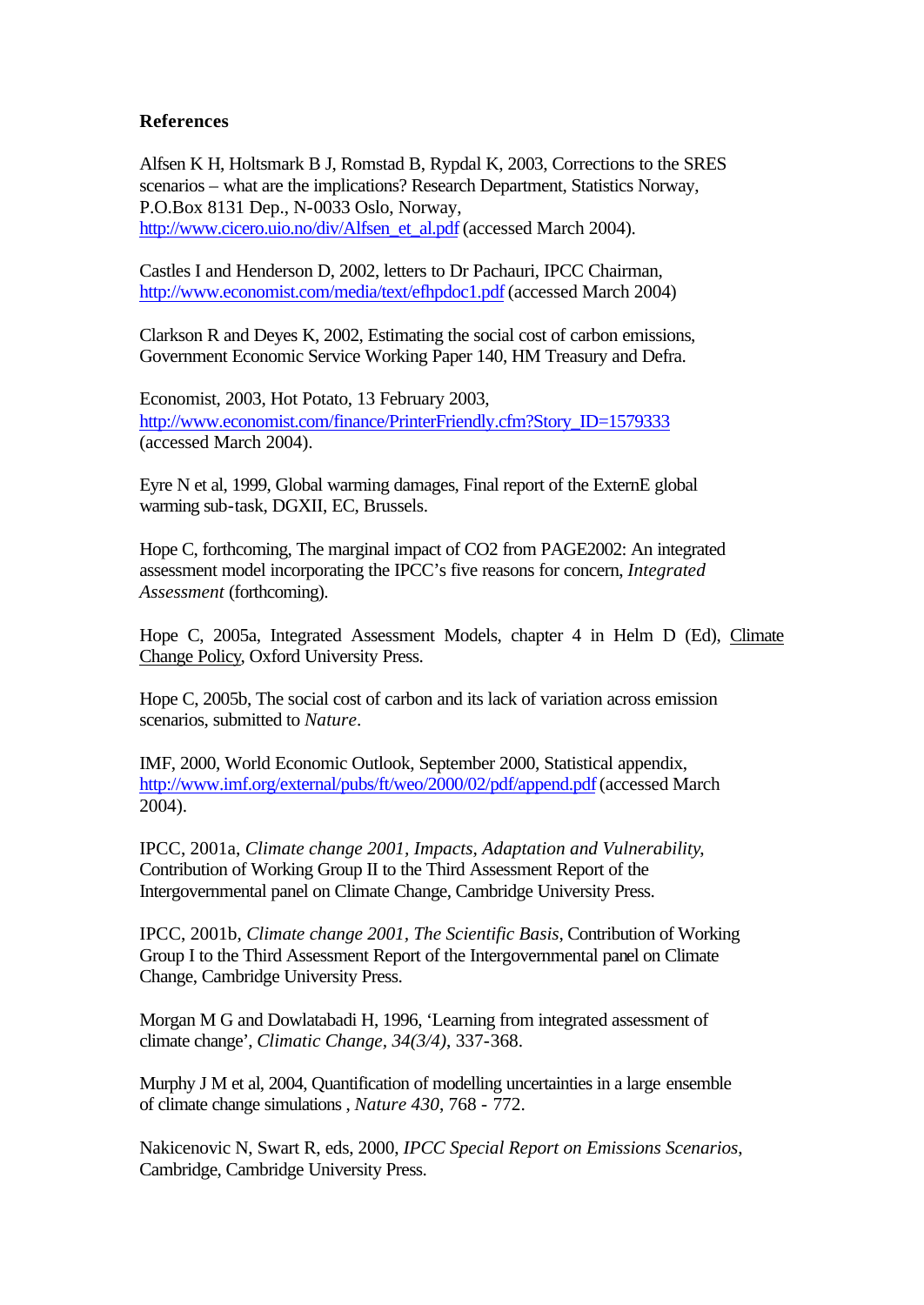Pearce D, 2001, Energy Policy and Externalities: An overview, Workshop on energy policy and externalities, Paris.

Plambeck E L and Hope C W, 1995, 'Validation and initial results for the updated PAGE model', Research Papers in Management Studies 1994-1995 no 15, University of Cambridge, UK.

Plambeck E L and Hope C W, 1996, 'PAGE95. An updated valuation of the impacts of global warming', *Energy Policy, 24*, 9, 783-794.

Plambeck E L, Hope C W and Anderson J, 1997, 'The PAGE95 model: integrating the science and economics of global warming', *Energy Economics, 19, 77-101*.

Tol R S J, 1999, The marginal costs of greenhouse gas emissions, *The Energy Journal, 20(1)*, 61-81.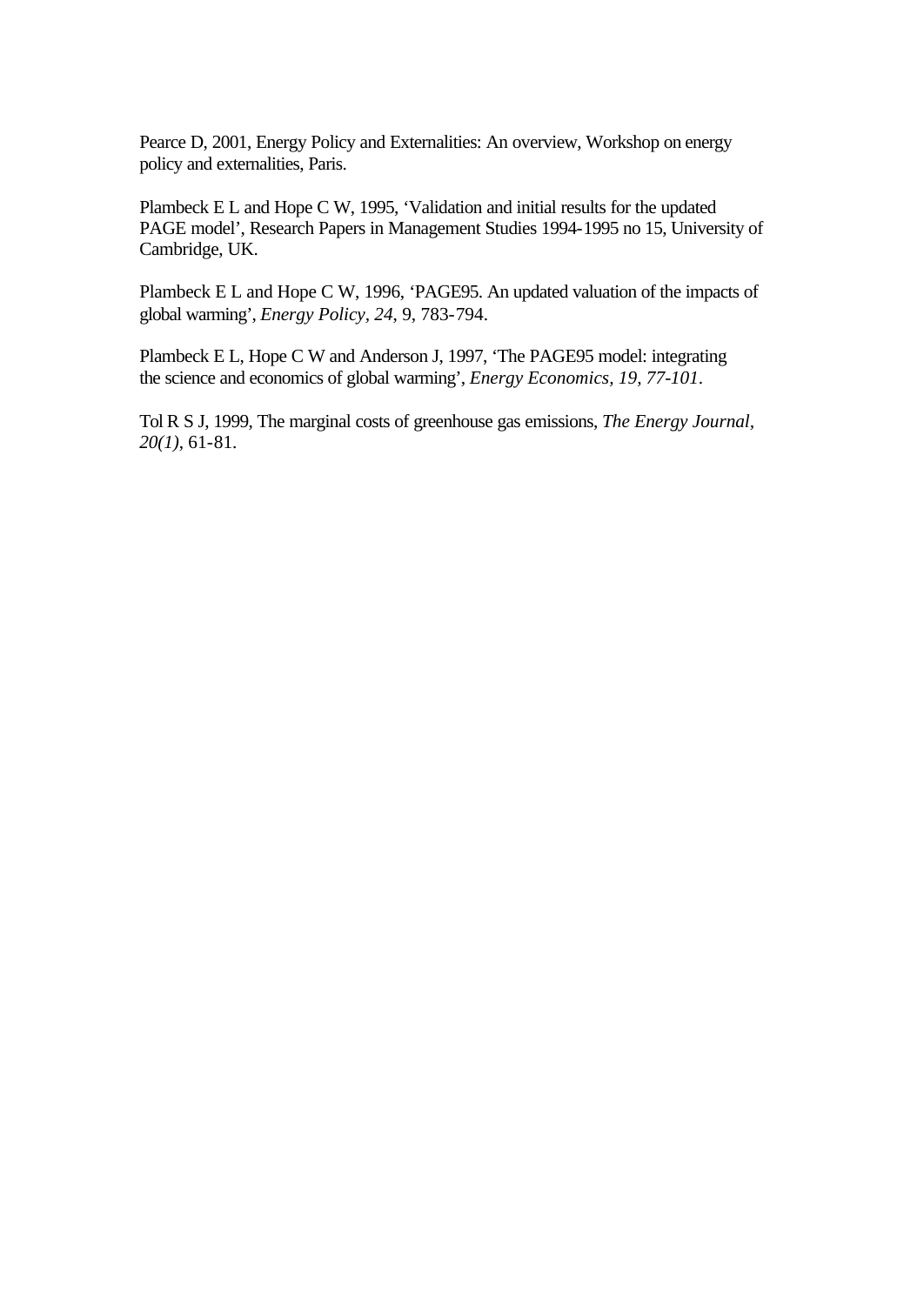## **Appendix: Adjustments to the A2 scenario GDP growth rates to incorporate purchasing power parity**

The GDP growth rates in the published A2 scenario use market exchange rates to convert national currencies to \$US. The IMF and OECD, amongst others, have recommended that purchasing power parity rates should be used, which reflect the difference in prices in different countries. This appendix describes the procedure used in this paper to adjust the market exchange GDP growth rates in scenario A2 to purchasing power parity (PPP) growth rates.

The three assumptions made were:

- Growth rates in the US are the same when measured in market exchange or PPP rates, as the \$US dollar is the numeraire.
- The ratio of GDP per capita in each region to the world average in 2100 is the same when measured in market exchange or PPP rates. This is reasonable as the A2 scenario is driven by 'closing the gap' between developed and developing country GDP.
- In each region, PPP GDP grows at a constant rate from 2000 to 2040, and a different, lower, constant rate from 2040 to 2100. This reflects approximately the pattern of growth rates in the original A2 scenario.

| Table A1 GDP growth rates by region and time period (% per year) |      |      |      |      |      |      |      |      |  |  |
|------------------------------------------------------------------|------|------|------|------|------|------|------|------|--|--|
| start                                                            | 2000 | 2001 | 2002 | 2010 | 2020 | 2040 | 2060 | 2080 |  |  |
| end                                                              | 2001 | 2002 | 2010 | 2020 | 2040 | 2060 | 2080 | 2100 |  |  |
| EU                                                               | 1.8  | 1.8  | 1.8  | 1.5  | 1.8  | 1.1  | 1.6  | 1.7  |  |  |
| EE                                                               | 2.4  | 2.4  | 2.4  | 3.2  | 4.1  | 2.2  | 2.8  | 2.6  |  |  |
| <b>US</b>                                                        | 1.8  | 1.8  | 1.8  | 1.5  | 1.8  | 1.1  | 1.6  | 1.7  |  |  |
| CA                                                               | 4.4  | 4.4  | 4.4  | 4.2  | 4.4  | 2.3  | 2.8  | 2.5  |  |  |
| IA                                                               | 4.4  | 4.4  | 4.4  | 4.2  | 4.4  | 2.3  | 2.8  | 2.5  |  |  |
| AF                                                               | 4.0  | 4.0  | 4.0  | 4.4  | 4.6  | 2.3  | 2.8  | 2.3  |  |  |
| LA                                                               | 4.0  | 4.0  | 4.0  | 4.4  | 4.6  | 2.3  | 2.8  | 2.3  |  |  |
| OТ                                                               | 1.8  | 1.8  | 1.8  | 1.5  | 1.8  | 1.1  | 1.6  | 1.7  |  |  |

#### Table A1 shows the GDP growth rates in the original A2 scenario

*Source: Nakicenovic and Swart, 2000*

Table A2 shows the population and GDP at market exchange rates (GDPm) and PPP rates (GDPp) in 2000.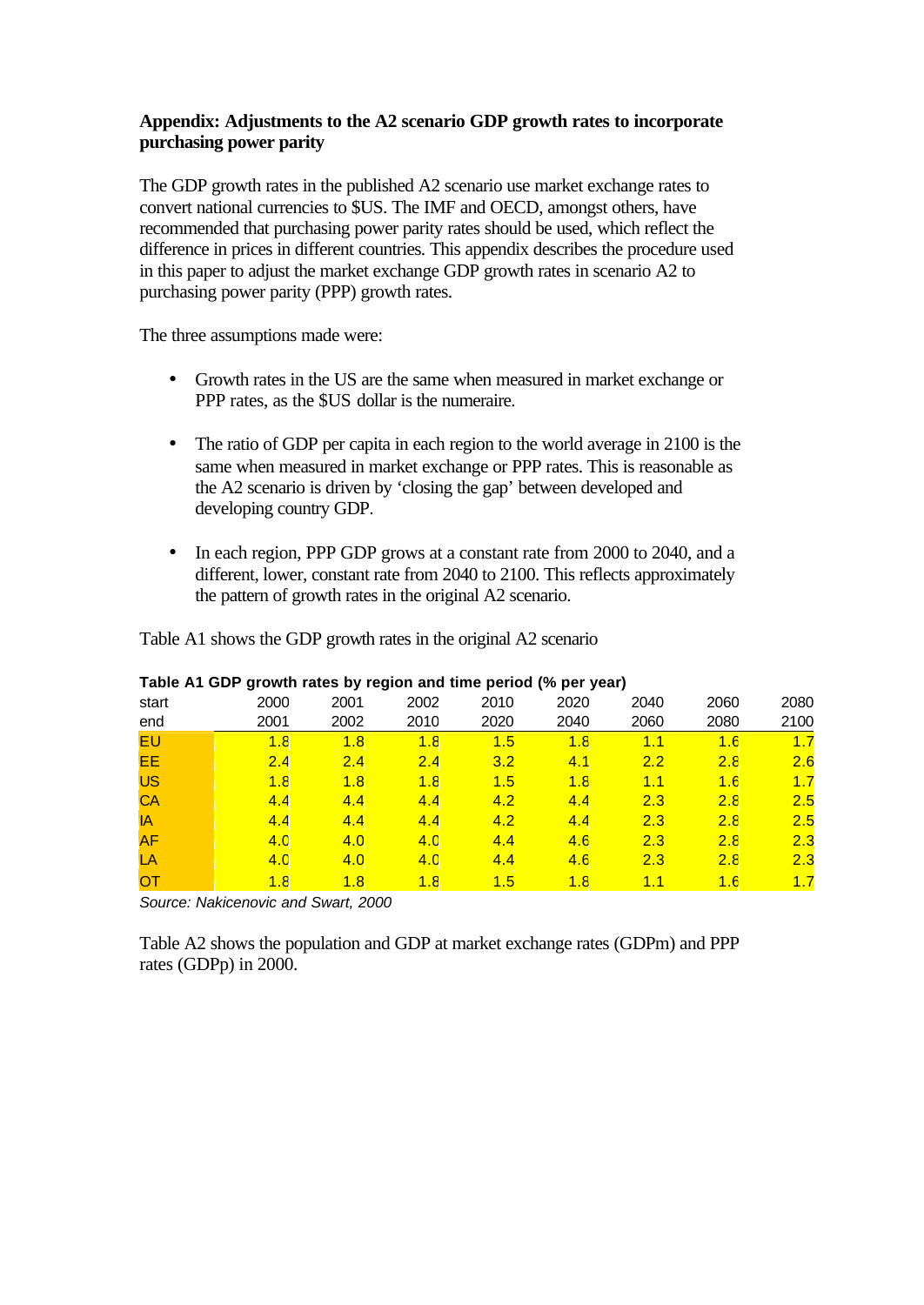|           | Table A2 Population and GDP in 2000<br>Pop<br>(million) | GDPm<br>(\$trillion) | GDPp<br>(\$trillion) |
|-----------|---------------------------------------------------------|----------------------|----------------------|
| EU        | 400                                                     | 7.90                 | 8.76                 |
| ΕF        | 600                                                     | 1.40                 | 2.63                 |
| <b>US</b> | 300                                                     | 8.90                 | 9.64                 |
| СA        | <b>1300</b>                                             | 1.70                 | 5.26                 |
| IA        | 2000                                                    | 1.50                 | 4.38                 |
| AF        | 800                                                     | 2.10                 | 3.07                 |
| LA        | 500                                                     | 2.40                 | 3.50                 |
| OT        | 200                                                     | 5.90                 | 6.57                 |
| total     | 6100                                                    | 31.8                 | 43.8                 |

*Source: IMF, 2000*

Table A3 shows the population growth rates in Scenario A2.

| start     | 2000 | 2001             | 2002 | 2010 | 2020 | 2040 | 2060 | 2080 |
|-----------|------|------------------|------|------|------|------|------|------|
| end       | 2001 | 2002             | 2010 | 2020 | 2040 | 2060 | 2080 | 2100 |
| <b>EU</b> | 0.4  | 0.4              | 0.4  | 0.3  | 0.2  | 0.1  | 0.3  | 0.4  |
| <b>EE</b> | 0.4  | 0.4              | 0.4  | 0.3  | 0.4  | 0.5  | 0.6  | 0.6  |
| <b>US</b> | 0.9  | 0.9              | 0.9  | 0.9  | 0.7  | 0.7  | 0.8  | 0.9  |
| CA        | 1.1  | 1.1              | 1.1  | 1.0  | 0.9  | 0.8  | 0.8  | 0.6  |
| <b>IA</b> | 1.7  | 1.7              | 1.7  | 1.4  | 1.1  | 0.7  | 0.4  | 0.1  |
| AF        | 2.7  | 2.7 <sub>2</sub> | 2.7  | 2.4  | 1.9  | 1.3  | 0.7  | 0.3  |
| LA        | 1.8  | 1.8              | 1.8  | 1.6  | 1.4  | 1.1  | 0.9  | 0.8  |
| ЮT        | 0.5  | 0.5              | 0.5  | 0.1  | 0.1  | 0.0  | 0.2  | 0.3  |

#### **Table A3 Population growth rates by region and time period (% per year)**

*Source: Nakicenovic and Swart, 2000*

These values allow the US year 2100 GDPm of \$41.7 trillion and the ratios of GDP per capita in all regions to be found, as shown in table A4.

## **Table A4 ratios of GDPm/cap**

| to world average in 2100 |     |
|--------------------------|-----|
| EU                       | 3.1 |
| EЕ                       | 1.1 |
| US                       | 2.8 |
| CA                       | 0.6 |
| IA                       | 0.4 |
| AF                       | 0.8 |
| LA                       | 1.6 |
| OT                       | 5.1 |

If the US GDPp grows at the same rate as GDPm it will reach \$45.1 trillion in 2100. Keeping the same ratios of GDPp/cap as GDPm/cap, gives the regional values for GDPp in table A5.